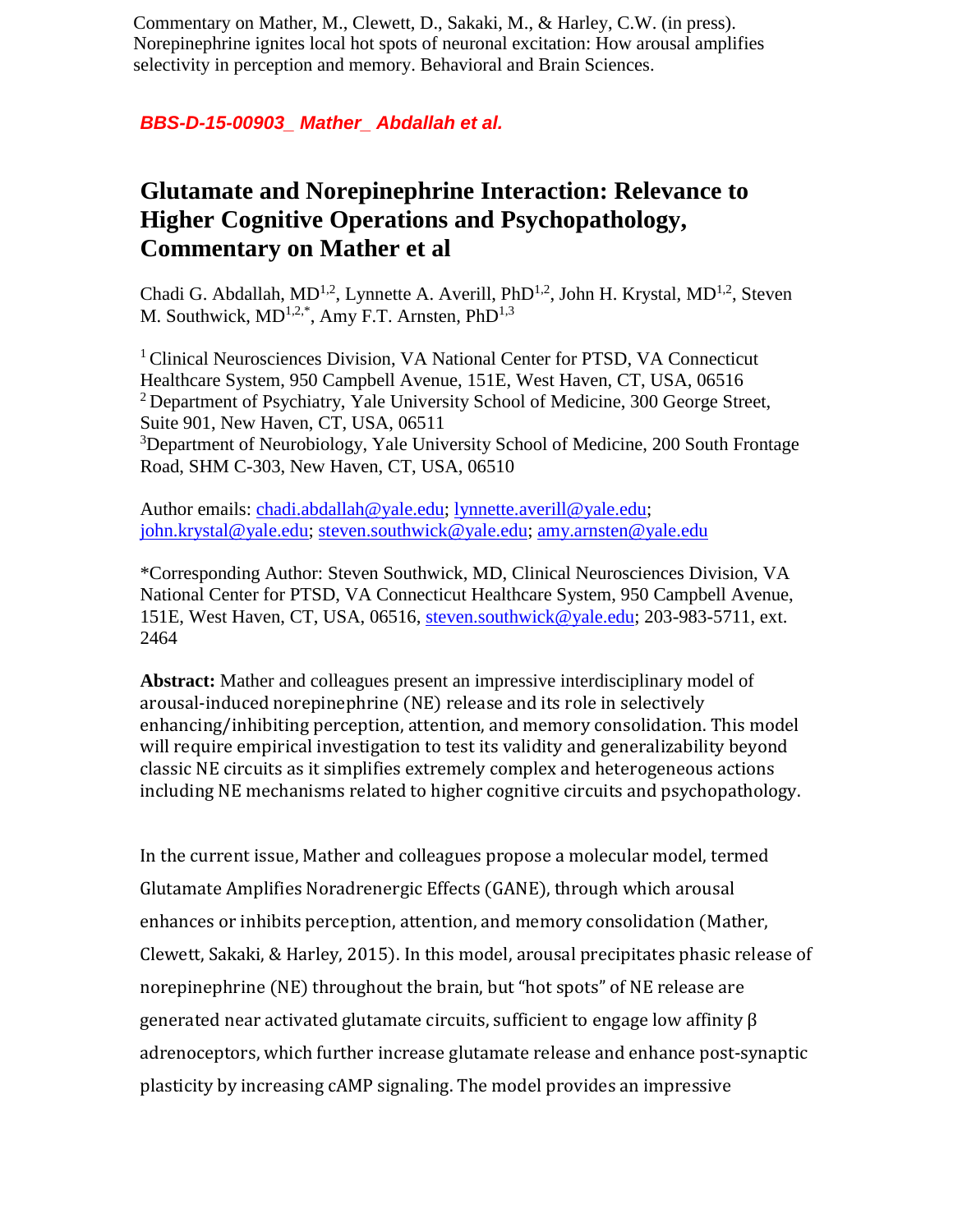integration across several fields, but will require empirical investigation to test its validity. Furthermore, although the model is presented as universally applicable throughout brain, NE actually has very heterogeneous actions in different brain circuits. In particular, although the GANE model addresses the effects of normal arousal mechanisms in sensory cortex and hippocampus, it is important to discuss how this model may relate to NE actions in higher cognitive circuits, and to conditions of psychopathology.

The noradrenergic system plays an essential role in the pathophysiology and treatment of psychiatric disorders. For example, noradrenergic dysregulation is associated with posttraumatic stress disorder (PTSD), and  $\alpha$ 1 antagonists can reduce these symptoms (A. F. T. Arnsten, Raskind, Taylor, & Connor, 2015; Southwick et al., 1999). Many antidepressants target the noradrenergic system (Klimek et al., 1997), and  $\alpha$ 2A agonists enhance cognition in patients with attention deficit hyperactivity disorder (ADHD) (A. F. T. Arnsten & Wang, 2016). Similarly, accumulating evidence implicates glutamate in the etiology and treatment of mental disorders (Chambers et al., 1999; Krystal, Sanacora, & Duman, 2013). It is not clear whether the GANE model applies to traumatic stress conditions, as the research cited by Mather et al. utilized subtle arousing conditions, e.g. an emotional word. However, it is likely to explain several aspects of PTSD, e.g. enhancing the consolidation of traumatic events that may contribute to flashbacks and intrusive memories. However, additional, higher brain changes during trauma may not be captured by this model, as NE actions in brain are more heterogeneous than described.

Most important for human cognition, the newly evolved circuits in layer III of the dorsolateral prefrontal cortex (dlPFC) that underlie higher cognitive operations are modulated in a unique manner, that is often opposite to classic synapses in sensory cortex, amygdala and hippocampus (A. F. T. Arnsten, Wang, & Paspalas, 2012). Indeed, these newly evolved "Delay cell" circuits in the dlPFC are even regulated differently than sensory/response-related neurons within the dlPFC. For example,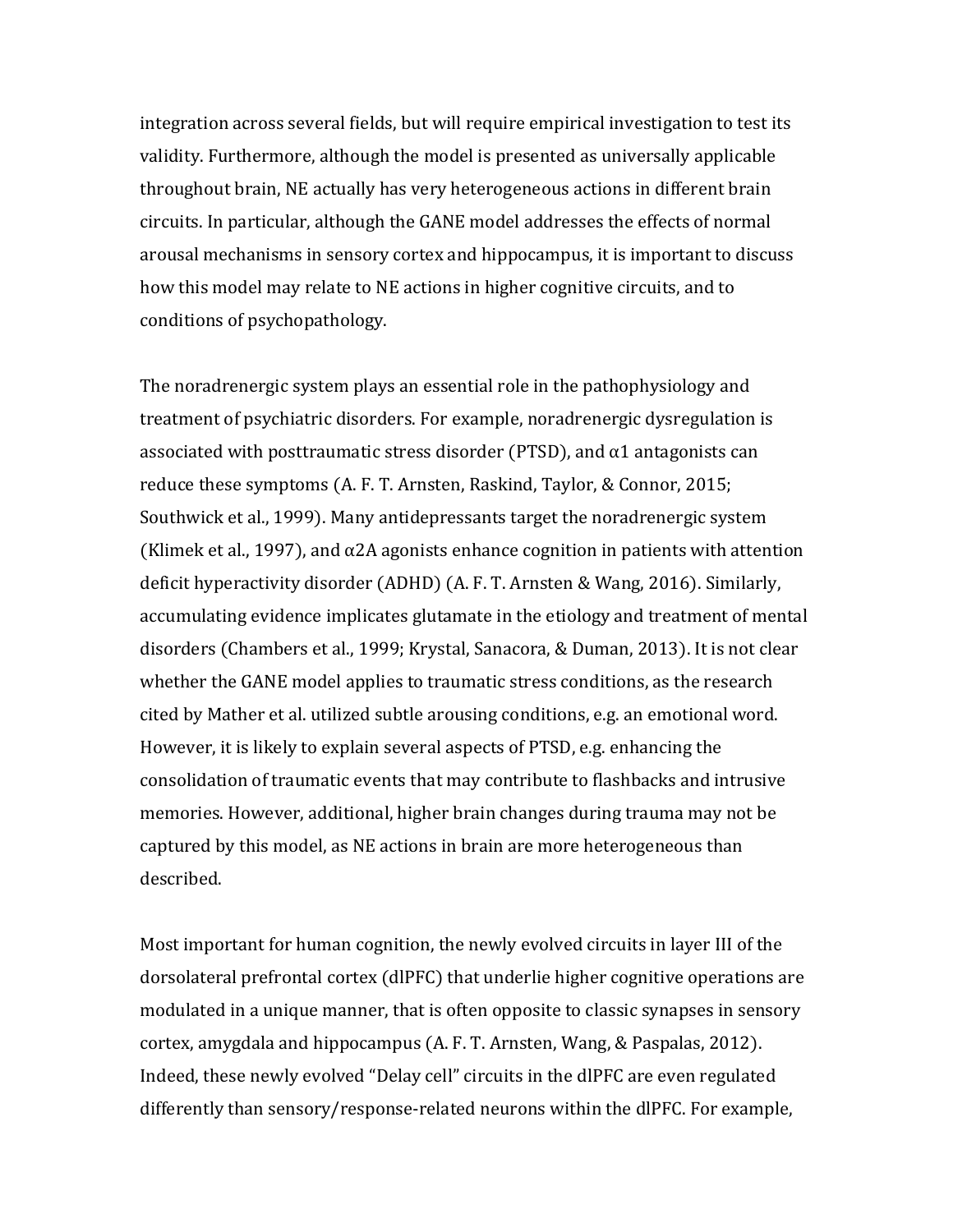Delay cell persistent firing is mediated by NMDAR with NR2B subunits that are exclusively in the post-synaptic density, not extra-synaptic as they are in classic synapses (Wang et al., 2013). Furthermore, Delay cells are only subtly influenced by AMPA receptors, and show reduced, rather than increased, neuronal firing following systemic ketamine (Wang et al., 2013). In contrast, Response feedback cells in dlPFC (likely layer V) show a more classic profile, with large AMPA receptor influences and increased firing with systemic ketamine (Wang et al., 2013). These marked differences extend to intracellular cAMP signaling events as well. In classic synapses, activation of cAMP signaling, e.g. arising from β-adrenoceptor stimulation, increases glutamate release from axon terminals and strengthens LTP post-synaptically. However, in layer III dlPFC circuits, increased cAMP signaling *weakens* connections by opening cAMP-PKA regulated potassium channels in dendritic spines (A. F. Arnsten, 2015; A. F. T. Arnsten et al., 2012). Instead, it is inhibition of cAMP signaling via post-synaptic  $\alpha$ 2A-adrenoceptors that strengthens network connectivity by closing potassium channels near the synapse (Wang et al., 2007). There is currently no evidence of NE "hot spots" in these circuits; e.g. blockade of  $\beta$ receptors within the primate dlPFC has no effect on working memory performance (Li & Mei, 1994), even though there are likely high levels of glutamate release in dlPFC arising from the persistent firing of these neuronal networks. Thus, the model shown in Figure 6 of Mather et al. is misleading, as it does not differentiate NE actions in classic synapses versus those in more newly evolved dlPFC circuits.

Mather et al. also provide an over-simplified discussion of NE actions at  $\alpha$ 1 adrenoceptors. Although they focus on  $\alpha$ 1 mechanisms that weaken plasticity, there are many synapses where  $\alpha$ 1 promotes synaptic actions, e.g. in somatosensory cortex (Mouradian, Seller, & Waterhouse, 1991; Waterhouse, Moises, & Woodward, 1981; Waterhouse, Mouradian, Sessler, & Lin, 2000). There are also key circuits where  $\alpha$ 1 receptor activation potentiates beta receptor actions, e.g. in amygdala, where α1 receptors facilitate β-adrenergic enhancement of memory consolidation (Ferry, Roozendaal, & McGaugh, 1999a, 1999b). These effects are opposite to those described by Mather and colleagues. Their model also does not capture the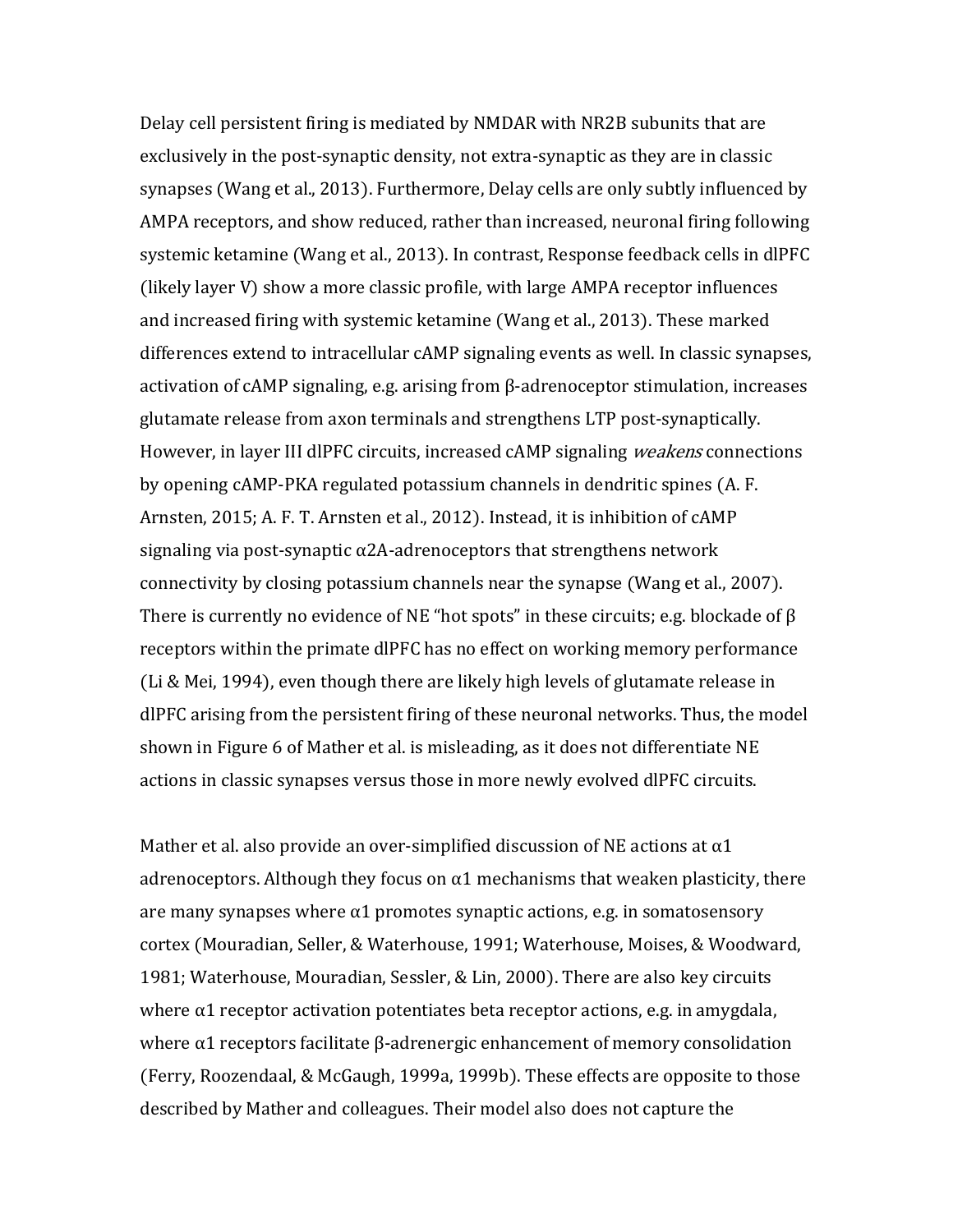important finding that high levels of NE release in PFC during stress decrease persistent firing and working memory abilities through stimulation of  $\alpha$ 1 receptors (Birnbaum et al., 2004). All of these actions likely have a key effect in switching control of behavior from thoughtful, flexible top-down control by PFC under conditions of safety (moderate levels of arousal), to reflexive, unconscious habits mediated by sensorimotor cortex and subcortical structures during uncontrollable stress (very high levels of arousal).

These mechanisms have particular relevance to the symptoms of PTSD, where there is extensive evidence of elevated noradrenergic activity (Southwick et al., 1999). For example, the  $\alpha$ 2 antagonist, yohimbine, worsens symptoms and induces hypofrontality in subjects with PTSD at doses that have little effect in control subjects (Bremner et al., 1997; Southwick et al., 1993). These drug actions may arise from a combination of neural events, e.g. loss of dlPFC top-down control from blockade of post-synaptic  $\alpha$ 2A receptors and increased NE stimulation of  $\alpha$ 1 receptors in dlPFC, as well as increased NE release in "hot spots" in amygdala, hippocampus and sensory cortex that may exacerbate anxiety and flashbacks (A. F. T. Arnsten et al., 2015). Thus, the GANE model may apply to NE actions in classic brain circuits, but not to higher cortical circuits where circuits are strengthened by α2A- rather than β-adrenoceptor mechanisms.

## References

- Arnsten, A. F. (2015). Stress weakens prefrontal networks: molecular insults to higher cognition. Nat Neurosci., 18, 1376-1385.
- Arnsten, A. F. T., Raskind, M., Taylor, F. B., & Connor, D. F. (2015). The effects of stress exposure on prefrontal cortex: Translating basic research into successful treatments for Post-Traumatic Stress Disorder. Neurobiology of Stress, 1, 89-99.
- Arnsten, A. F. T., & Wang, M. (2016). Targeting Prefrontal Cortical Systems for Drug Development: Potential Therapies for Cognitive Disorders. Annual Rev Pharmacology Toxicology, 56, epub January 6, 2016.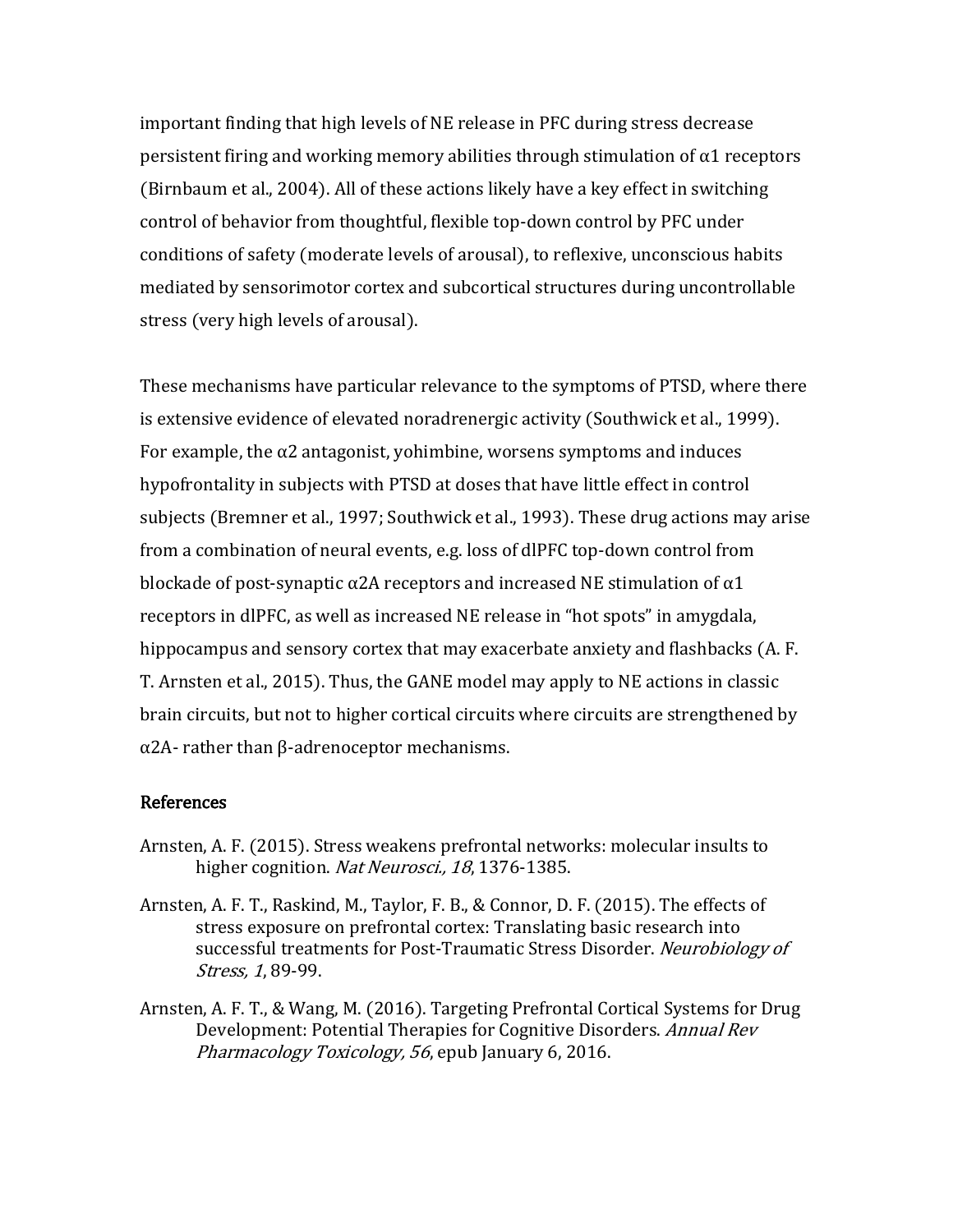- Arnsten, A. F. T., Wang, M., & Paspalas, C. D. (2012). Neuromodulation of thought: Flexibilities and vulnerabilities in prefrontal cortical network synapses. Neuron, 76(1), 223-239.
- Birnbaum, S. B., Yuan, P., Wang, M., Vijayraghavan, S., Bloom, A., Davis, D., . . . Arnsten, A. F. T. (2004). Protein kinase C overactivity impairs prefrontal cortical regulation of working memory. Science, 306, 882-884.
- Bremner, J. D., Innis, R. B., Ng, C. K., Staib, L. H., Salomon, R. M., Bronen, R. A., . . . Charney, D. S. (1997). Positron emission tomography measurement of cerebral metabolic correlates of yohimbine administration in combat-related posttraumatic stress disorder. Arch. Gen. Psychiatry, 54, 246-254.
- Chambers, R. A., Bremner, J. D., Moghaddam, B., Southwick, S. M., Charney, D. S., & Krystal, J. H. (1999). Glutamate and post-traumatic stress disorder: toward a psychobiology of dissociation. Semin Clin Neuropsychiatry, 4, 274-281.
- Ferry, B., Roozendaal, B., & McGaugh, J. L. (1999a). Basolateral amygdala noradrenergic influences on memory storage are mediated by an interaction between beta- and alpha-1-adrenoceptors. *J. Neurosci.*, 19, 5119-5123.
- Ferry, B., Roozendaal, B., & McGaugh, J. L. (1999b). Involvement of alpha-1 adrenoceptors in the basolateral amygdala in modulation of memory storage. Eur. J. Pharmacol., 372, 9-16.
- Klimek, V., Stockmeier, C., Overholser, J., Meltzer, H. Y., Kalka, S., Dilley, G., & Ordway, G. A. (1997). Reduced levels of norepinephrine transporters in the locus coeruleus in major depression. *J Neurosci*, 17, 8451-8458.
- Krystal, J. H., Sanacora, G., & Duman, R. S. (2013). Rapid-acting glutamatergic antidepressants: the path to ketamine and beyond. Biol Psychiatry, 73, 1133- 1141.
- Li, B.-M., & Mei, Z.-T. (1994). Delayed response deficit induced by local injection of the alpha-2 adrenergic antagonist yohimbine into the dorsolateral prefrontal cortex in young adult monkeys. Behav. Neural. Biol., 62, 134-139.
- Mather, M., Clewett, D., Sakaki, M., & Harley, C. W. (2015). Norepinephrine ignites local hot spots of neuronal excitation: How arousal amplifies selectivity in perception and memory. Behav. Brain Sci, 1, 1-100.
- Mouradian, R. D., Seller, F. M., & Waterhouse, B. D. (1991). Noradrenergic potentiation of excitatory transmitter action in cerebrocortical slices: evidence of mediation by an alpha1-receptor-linked second messenger pathway. Brain Res., 546, 83-95.
- Southwick, S. M., Bremner, J. D., Rasmusson, A., Morgan, C. A. r., Arnsten, A., & Charney, D. S. (1999). Role of norepinephrine in the pathophysiology and